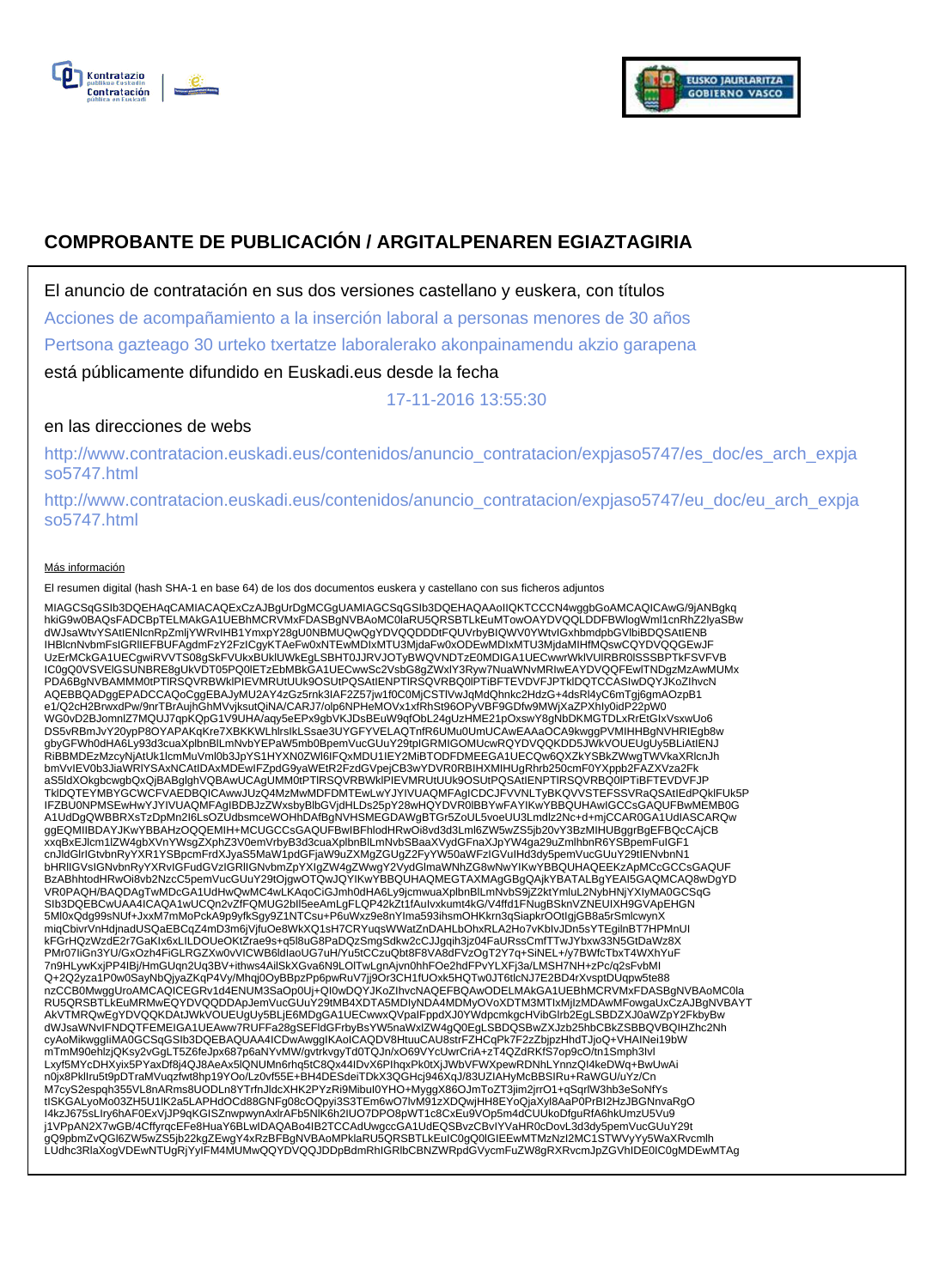



Vml0b3JpYS1HYXN0ZWl6MA8GA1UdEwEB/wQFMAMBAf8wDgYDVR0PAQH/BAQDAgEGMB0GA1UdDgQWBBTGr5ZoUL5voeUU3Lmdlz2N<br>c+d+mjAfBgNVHSMEGDAWgBQdHGUOqPIle7SRz+Sxsea9VXRsBTA6BgNVHSAEMzAxMC8GBFUdIAAwJzAlBggrBgEFBQcCARYZaHR0 cDovL3d3dy5pemVucGUuY29tL2NwczA3BggrBgEFBQcBAQQrMCkwJwYIKwYBBQUHMAGGG2h0dHA6Ly9vY3NwLml6ZW5wZS5jb206 ODA5NDAzBgNVHR8ELDAqMCigJqAkhiJodHRwOi8vY3JsLml6ZW5wZS5jb20vY2dpLWJpbi9hcmwyMA0GCSqGSIb3DQEBBQUAA4IC AQBpVvhndSWxWHqgal9iQrs1yQpyub846NJ73Eud0mkBsp21zQh8FFQC+q20PIT+XxIHUh5tGLopJHKnmK04/sO0tz2xekaW6CKf P5BgEvH3qMPlwRL+gzyNWdwwgp66dnRYxkrNrXts20tZeAiN622nlpLlOPiTwXcCa+7J75PikRJ9+3TlBYcaISVlzEkFHMfOW6Wn kFFCLPTxAAtdYlNBVRmp6wMxQTI2GI88Iq/3UELTA7VSCst7ovlM+ajp5clsZd9nICbe/GbLt9LonrTNJTmlxmBLXoAoFgpFWOTh TIGcF3hZ5q8iD8OMMDfqgUtJGczuitdTB7fQnchwkFxF13CvKJVxi/JU5YT2r/sb4AFmPQDwE94e+4xubP8oUAXWygWXcw0aUrzT 11001 SILDgunDocument.pdg.hDqkqw5VbMILz0x1+PCWajNw9eJ0CqXTqaGRa898Yq1R7y0S/7/FDkaA7OFDA5bs30e/SaFSHX2M0HU<br>Tfmf4hPXa6KNjouyBwswXY8syF9vm4EuoIR6uUjR+lp962HDkMVhj+QkERtBTyI0VzoVxjd+QnlHnrFQSo2P2GFzgmz8i0wsVFsD zKN93Aq/tdY59WSJzcOBKYAKkrnDUe3b0HUqQ1THzthycxDe8AGs1+cKCOKbCFEn76n5LW/sVgZo9UVKiq1bzjGCAdUwggHRAgEB MIGtMIGIMQswCQYDVQQGEwJFUzEUMBIGA1UECgwLSVpFTIBFIFMuQS4xOjA4BgNVBAsMMUFaWiBaaXVydGFnaXJpIHB1Ymxpa29h IC0gQ2VydGlmaWNhZG8gcHVibGljbyBTQ0ExRDBCBgNVBAMMO0VBRWtvlEhBZXRha28gbGFuZ2lsZWVuIENBIC0gQ0EgcGVyc29u YWwgZGUgQUFQUCB2YXNjYXMgKDIpAgMBv/YwCQYFKw4DAhoFADANBgkqhkiG9w0BAQEFAASCAQAoh2qAUISJ09l/mq4ku5dT7awZ 6eV22Z/RR99YfmYqv0kqEoIP6izgD9upmZ7nGV63B/2EsI4U/sSNpp8t30tPh8fUQ0N6RAdgSZbIm7RM3f6LhAl6BSxDo19ToXbl jzdWk4UOhNjCxGDO5aBIvEHnvY4Tdqr55/rCvhycS4pUgaa7oL4KaCWeCuL+ptcRPe9uVUABU6XIFTw837SY2OEtF34D5Cd6MWz4 L8P8krXYvWx32N1Zv8zRETozN4KmAZGQc9POvPvFt1GuFqfj42gVxipG+b12jMe6PkYJLkVlfxs/sRvDaS7yFAPNA3v/6mX41Y8wEx3pT8Ugp7L9UqVLAAAAAAA fue sellado en el tiempo digitalmente por CN=KONTRATAZIO ELEKTRONIKOA - CONTRATACION ELECTRONICA,serialNumber=S4833001C,OU=sello electrónico,OU=ZIURTAGIRI ONARTUA - CERTIFICADO RECONOCIDO, O=EUSKO JAURLARITZA - GOBIERNO VASCO, C=ES

#### obteniéndose el sello

MIILzzADAgEAMIILxgYJKoZIhvcNAQcCoIILtzCCC7MCAQMxDzANBglghkgBZQMEAgEFADByBgsq hkiG9w0BCRABBKBjBGEwXwl BAQYJKwYBBAHzOQMDMCEwCQYFKw4DAhoFAAQUV1yRHp/pBSInsKK776E6H7lcv1YCEDnLJQdG1PYpWC2owsqJuMkYDzIwMTYxMT E3MTI1NTMwWgIJAIYqZjas/dKcollH sjCCB64wggWWoAMCAQICEDEBs5r9rVxvVzmtddBGOoEwDQYJKoZihvcNAQELBQAwODELMAkGA1UE BhMCRVMxFDASBgNVBAoMC0laRU5QRSBTLKEuMRMwEQYDVQQDDApJemVucGUuY29tMB4XDTE2MDUx NjExMjIyOVoXDTI xMDUxNjExMjIyOVowPDELMAkGA1UEBhMCRVMxFDASBgNVBAoMC0laRU5QRSBTLkEuMRcwFQYDVQQDDA50c2EuaXplbnBlLmNvbT CCAilwDQYJKoZIhvcNAQEBBQADggIPADCCAgoC ggIBALGV0gZR3TPIMie1Bw/JFEx3F1xL38PIZYmNvtkCX9kP6wFZGrcf9zEzkq7SPnLS2WM5L06k<br>RjMWD6Loqp3Gnydv6VcHdwYfQANbxWJH0UWfyY5z/84wHkbjpH9zHfJzuWOD4ZzR8HTtK2Y+anVt ItfjV4f + SALE DESCRIPCHYSTEM THE MANUTE OF THE MANUTE OF THE MANUTE OF THE MANUTE OF THE MANUTE OF THE MANUTE OF THE<br>- NGHIB2dyKtPGLWoWvbfD8yKmqb5APMvHsUh/5zp+XJpopqHPQthFgX8ZApCahsd6L5wy1 TU14fIz0lpAUaKrlbZv6LRsMAlasr9<br>- Vixsr PZSDd3dDZChMxBsHC5vG46lpEagWVQeKgd5vRLZrfjoy+1RYy9NeP6ZBcCneCbohYMayI+UCQwANMNiw2lhJDBLCy9LqrHRBc6hJMVOORuiBwXgaZla1LD36lP+vk rq0XdaHC/+YBbvFpNhdnws0flsLVUXidtpbPijyq1AlfPn5lfyZEBuyGBagjUDeUJecMd5Q/Q1VpSsxQSL695+qlpPlX+JEbtSJ190V rquxdaric/+1bbvrpinrinvsuist\_vUxidipPrijyqTAliPrisinry2EbuytoBdgibDecividsQrVTVp5sxxdSLe9s+qlpPrX+JE0153T90V<br>wGnyxmgCDnYtaVl83UGaAyZ1RbZRXzVliqo2xkxjr9u1ZkaU4llklQGGkewDY6hzpUIAWvz6j2p vaSFAgMBAAGjgkMMI<br>ICqjCBsAYDVR0SBIGoM BQcCARYZaHR0cDovL3d3dy5pemVucGUuY29tL2NwczCB1AYIKwYBBQUHAglwgccagcRCZXJtZWVu IG11Z2FrIGV6YWd1dHpla28gd3d3Lml6ZW5wZS5jb20gWml1cnRh Z2lyaWFulGtvbmZpYW50emEg aXphbiBhdXJyZXRpayBrb250cmF0dWEgaXJha3VycmkuTGltaXRhY2lvbmVzIGRllGdhcmFudGlh cyBlbiB3d3cuaXplbnBlLmNvbSBDb25zdWx0ZSBlbCBjb250cmF0byBhbnRlcyBkZSBjb25maWFy IGVuIGVsIGNlcnRpZmljY WRvMDMGA1UdHwQsMCowKKAmoCSGImh0dHA6Ly9jcmwuaXplbnBlLmNv bS9jZ2ktYmluL2FybDIwDQYJKoZIhvcNAQELBQADggIB AIYRk/DAZbOu+ZPadOrU6Bj0ggfRN1Jq WF/VEha3BIPeu58BZQjBZA4Cb45+sXp4mvMuhGy4VISqn+nv30apIKWJwEiDdrZj9swRommxe5p0<br>HBkaQBYjoaB3ydxmE4Hm1hzyN/pOAK8JhpbawAwfvNhM6wLmvusI+wHe2QN3f8T2Y/EYBcq+NmHc YjQ5ATcf3SbYB A9W7INoVFDK0Oo0mEIUs9fGRQUv4oykJZ+F3MEXjfuiU kzAITYN1MB4ZL20jRS5X7Bgsi8O4YIj43jC29iH1yc8gAK123BC4RYmT/HNEYahkLfA76OGYMTnw QmMa2xPsZZZvjvutj0GHDltDDHtuioC/8XpMOLgNcVMSb0uaa8mGFiaxLxwqXm0B+3d9XfrDqReU SxGoU6bSh/CNV8UvyT26uN2mkJs0y11acsedsMqyiijUMYIDcTC CA20CAQEwTDA4MQswCQYDVQQGEwJFUzEUMBIGA1UECgwLSVpFTIBFIFMuQS4xEzARBgNVBAMMCkl6ZW5wZS5jb20CEDEBs5r9rVxv VzmtddBGOoEwDQYJYIZIAWUDBAIBBQCggfcwGgYJKoZIhvcNAQkDMQ0GCyqGSIb3DQEJEAEEMBwGCSqGSIb3DQEJBTEPFw0x NjExMTcxMjU1MzBaMC8GCSqGSIb3DQEJBDEiBCBNuQZLsKcXZ31SqHSp 0im2Wf4gHdhTr3yENzRTH72a1jCBiQYLKoZIhvcNAQk<br>QAi8xejB4MHYwdAQgkMGK7yJlimAYUY4p GaUsC+WlRinr1yu//DcUAh5gU14wUDA8pDowODELMAkGA1UEBhMCRVMxFDASBgNVBAoMC0laRU5Q RSBTLKEuMRMwEQYDVQQDDApJemVucGUuY29tAhAxAbOa/a1cb1c5rXXQRjqBMA0GCSqGSlb3DQEB AQUABIICAI05 f0p4cd/zjWlmWbKNvvLehPhDQ0EaJnzV8jMR1AcdlWSliSbmAZwOvv8Fq1qQu8qf 2qThPFKLVfQkBKD6TCSNm3/HveKfmlR3aCw GhZY0xnEY8CYuzPE3P+FGZf/HeLtPTwDoh1ce7nhF3I2rUXbig5hggWv5lMMjN9GpyHR7/rzr+5gcpb4MKKLwKfZK3eInW5cOXEkpX6S4LHGTEkXgXLH0 HUsu1kLAswfmbBS6/NbQ1fxm3JvkDiY3ZZb/YcqGnrV/T8e7z7mBYeRK2tuuoTye0K3hcHEt9++g h5Gh8kZxJgu6CPsmaDLqe2XS71bF8gxyX9OTL30ETGtfARPkA1HjXU RAu56Kgb5Nyn+kKK7Y3Osu XC/jn40+GYGfWghmRoMmP6+hZBhOXYjs8s97QGXDLroAc5YvKDu9dfD+972lS1Swp2jfutcl0Ug2 S1ee15njjpZqfZhzhh+dH9lcAlhRt2xCCr0Zxjvlppafljql1Sxs8N3QA63giyiNKLa879O7hr2t 6aUxEU7luXqJgOmqCj2tfUK bFln/d1DsFaGjKlnZaRx4Cq1Uh+4xnjl4sZ2o+gamKV6wwLCNzpEF VoK0r2XXUxHP08NLUjAeAl2mlR4Egr0GCUBJkeUFvQgVZ+IUucPl4zve52QW1nNUFm3JjKMvwQly UcrFQVoa

Kontratuaren iragarkia, gaztelaniaz eta eskaraz, izenburuekin

Acciones de acompañamiento a la inserción laboral a personas menores de 30 años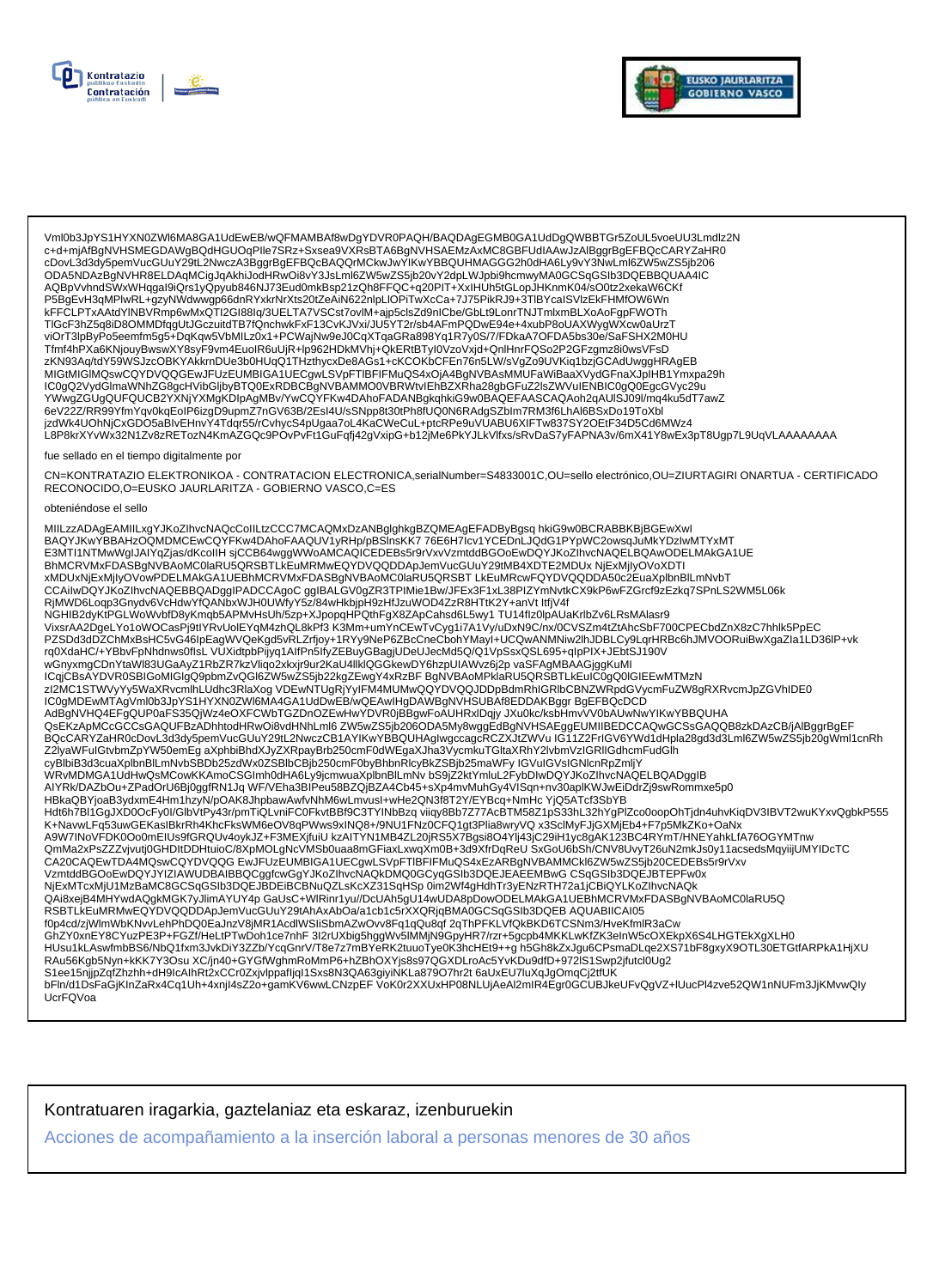



### Pertsona gazteago 30 urteko txertatze laboralerako akonpainamendu akzio garapena

### Euskadi.eus webgunean argitaratzen da data honetatik

2016-11-17 13:55:30

### web hauen helbideetan

http://www.contratacion.euskadi.eus/contenidos/anuncio\_contratacion/expjaso5747/es\_doc/es\_arch\_expja so5747.html

http://www.contratacion.euskadi.eus/contenidos/anuncio\_contratacion/expjaso5747/eu\_doc/eu\_arch\_expja so5747.html

#### Informazio gehiago

Bi dokumentuen (euskara eta gaztelania) laburpen digitala (hash SHA-1, 64 oinarriarekin), erantsitako fitxategiekin

MIAGCSqGSIb3DQEHAqCAMIACAQExCzAJBgUrDgMCGgUAMIAGCSqGSIb3DQEHAQAAoIIQKTCCCN4wggbGoAMCAQICAwG/9jANBgkq hkiG9w0BAQsFADCBpTELMAkGA1UEBhMCRVMxFDASBgNVBAoMC0laRU5QRSBTLkEuMTowOAYDVQQLDDFBWlogWml1cnRhZ2lyaSBw dWJsaWtvYSAtIENlcnRpZmljYWRvIHB1YmxpY28gU0NBMUQwQgYDVQQDDDtFQUVrbyBIQWV0YWtvIGxhbmdpbGVlbiBDQSAtIENB IHBlcnNvbmFsIGRlIEFBUFAgdmFzY2FzICgyKTAeFw0xNTEwMDIxMTU3MjdaFw0xODEwMDIxMTU3MjdaMIHfMQswCQYDVQQGEwJF UzErMCkGA1UECgwiRVVTS08gSkFVUkxBUklUWkEgLSBHT0JJRVJOTyBWQVNDTzE0MDIGA1UECwwrWklVUlRBR0lSSSBPTkFSVFVB IC0gQ0VSVElGSUNBRE8gUkVDT05PQ0lETzEbMBkGA1UECwwSc2VsbG8gZWxlY3Ryw7NuaWNvMRIwEAYDVQQFEwlTNDgzMzAwMUMx PDA6BgNVBAMMM0tPTlRSQVRBWklPIEVMRUtUUk9OSUtPQSAtIENPTlRSQVRBQ0lPTiBFTEVDVFJPTklDQTCCASIwDQYJKoZIhvcN AQEBBQADggEPADCCAQoCggEBAJyMU2AY4zGz5rnk3IAF2Z57jw1f0C0MjCSTIVwJqMdQhnkc2HdzG+4dsRl4yC6mTgj6gmAOzpB1<br>e1/Q2cH2BrwxdPw/9nrTBrAujhGhMVvjksutQiNA/CARJ7/olp6NPHeMOVx1xfRhSt96OPyVBF9GDfw9MWjXaZPXhIy0idP22pW0<br>WG0vD2BJomnlZ7MQUJ7q DS5vRBmJvY20ypP8OYAPAKqKre7XBKKWLhlrsIkLSsae3UYGFYVELAQTnfR6UMu0UmUCAwEAAaOCA9kwggPVMIHHBgNVHRIEgb8w gbyGFWh0dHA6Ly93d3cuaXplbnBlLmNvbYEPaW5mb0BpemVucGUuY29tpIGRMIGOMUcwRQYDVQQKDD5JWkVOUEUgUy5BLiAtIENJ<br>RiBBMDEzMzcyNjAtUk1lcmMuVml0b3JpYS1HYXN0ZWI6IFQxMDU1IEY2MiBTODFDMEEGA1UECQw6QXZkYSBkZWwgTWVkaXRlcnJh bmVvIEV0b3JiaWRIYSAxNCAtIDAxMDEwIFZpdG9yaWEtR2FzdGVpejCB3wYDVR0RBIHXMIHUgRhrb250cmF0YXppb2FAZXVza2Fk<br>aS5ldXOkgbcwgbQxQjBABglghVQBAwUCAgUMM0tPTIRSQVRBWkIPIEVMRUtUUk9OSUtPQSAtIENPTIRSQVRBQ0IPTiBFTEVDVFJP TkIDQTEYMBYGCWCFVAEDBQICAwwJUzQ4MzMwMDFDMTEwLwYJYIVUAQMFAgICDCJFVVNLTyBKQVVSTEFSSVRaQSAtIEdPQkIFUk5P<br>IFZBU0NPMSEwHwYJYIVUAQMFAgIBDBJzZWxsbyBlbGVjdHLDs25pY28wHQYDVR0IBBYwFAYIKwYBBQUHAwIGCCsGAQUFBwMEMB0G A1UdDgQWBBRXsTzDpMn2I6LsOZUdbsmceWOHhDAfBgNVHSMEGDAWgBTGr5ZoUL5voeUU3Lmdlz2Nc+d+mjCCAR0GA1UdIASCARQw ggEQMIIBDAYJKwYBBAHzOQQEMIH+MCUGCCsGAQUFBwIBFhlodHRwOi8vd3d3Lml6ZW5wZS5jb20vY3BzMIHUBggrBgEFBQcCAjCB xxqBxEJlcm1lZW4gbXVnYWsgZXphZ3V0emVrbyB3d3cuaXplbnBlLmNvbSBaaXVydGFnaXJpYW4ga29uZmlhbnR6YSBpemFuIGF1 cnJldGlrIGtvbnRyYXR1YSBpcmFrdXJyaS5MaW1pdGFjaW9uZXMgZGUgZ2FyYW50aWFzIGVuIHd3dy5pemVucGUuY29tIENvbnN1 bHRlIGVsIGNvbnRyYXRvIGFudGVzIGRlIGNvbmZpYXIgZW4gZWwgY2VydGlmaWNhZG8wNwYIKwYBBQUHAQEEKzApMCcGCCsGAQUF BzABhhtodHRwOi8vb2NzcC5pemVucGUuY29tOjgwOTQwJQYIKwYBBQUHAQMEGTAXMAgGBgQAjkYBATALBgYEAI5GAQMCAQ8wDgYD VR0PAQH/BAQDAgTwMDcGA1UdHwQwMC4wLKAqoCiGJmh0dHA6Ly9jcmwuaXplbnBlLmNvbS9jZ2ktYmluL2NybHNjYXIyMA0GCSqG<br>SIb3DQEBCwUAA4ICAQA1wUCQn2vZfFQMUG2bll5eeAmLgFLQP42kZt1fAuIvxkumt4kG/V4ffd1FNugBSknVZNEUIXH9GVApEHGN 5Ml0xQdg99sNUf+JxxM7mMoPckA9p9yfkSgy9Z1NTCsu+P6uWxz9e8nYIma593ihsmOHKkrn3qSiapkrOOtIgjGB8a5rSmlcwynX miqCbivrVnHdjnadUSQaEBCqZ4mD3m6jVjfuOe8WkXQ1sH7CRYuqsWWatZnDAHLbOhxRLA2Ho7vKbIvJDn5sYTEgilnBT7HPMnUI kFGrHQzWzdE2r7GaKIx6xLILDOUeOKtZrae9s+q5l8uG8PaDQzSmgSdkw2cCJJgqih3jz04FaURssCmfTTwJYbxw33N5GtDaWz8X PMr07IiGn3YU/GxOzh4FiGLRGZXw0vVICWB6ldIaoUG7uH/Yu5tCCzuQbt8F8VA8dFVzOgT2Y7q+SiNEL+/y7BWfcTbxT4WXhYuF 7n9HLywKxjPP4IBj/HmGUqn2Uq3BV+ithws4AilSkXGva6N9LOlTwLgnAjvn0hhFOe2hdFPvYLXFj3a/LMSH7NH+zPc/q2sFvbMI Q+2Q2yza1P0w0SayNbQjyaZKqP4Vy/Mhqj0OyBBpzPp6pwRuV7jj9Or3CH1fUOxk5HQTw0JT6tlcNJ7E2BD4rXvsptDUqpw5te88 nzCCB0MwggUroAMCAQICEGRv1d4ENUM3SaOp0Uj+QI0wDQYJKoZIhvcNAQEFBQAwODELMAkGA1UEBhMCRVMxFDASBgNVBAoMC0la<br>RU5QRSBTLkEuMRMwEQYDVQQDDApJemVucGUuY29tMB4XDTA5MDIyNDA4MDMyOVoXDTM3MTIxMjIzMDAwMFowgaUxCzAJBgNVBAYT AkVTMRQwEgYDVQQKDAtJWkVOUEUgUy5BLjE6MDgGA1UECwwxQVpaIFppdXJ0YWdpcmkgcHVibGIrb2EgLSBDZXJ0aWZpY2FkbyBw<br>dWJsaWNvIFNDQTFEMEIGA1UEAww7RUFFa28gSEFIdGFrbyBsYW5naWxlZW4gQ0EgLSBDQSBwZXJzb25hbCBkZSBBQVBQIHZhc2Nh cyAoMikwggIiMA0GCSqGSIb3DQEBAQUAA4ICDwAwggIKAoICAQDV8HtuuCAU8strFZHCqPk7F2zZbjpzHhdTJjoQ+VHAINei19bW mTmM90ehlzjQKsy2vGgLT5Z6feJpx687p6aNYvMW/gvtrkvgyTd0TQJn/xO69VYcUwrCriA+zT4QZdRKfS7op9cO/tn1Smph3Ivl Lxyf5MYcDHXyix5PYaxDf8j4QJ8AeAx5lQNUMn6rhq5tC8Qx44IDvX6PIhqxPk0tXjJWbVFWXpewRDNhLYnnzQI4keDWq+BwUwAi n0jx8PklIru5t9pDTraMVuqzfwt8hp19YOo/Lz0vf55E+BH4DESdeiTDkX3QGHcj946XqJ/83UZIAHyMcBBSIRu+RaWGU/uYz/Cn M7cyS2espqh355VL8nARms8UODLn8YTrfnJldcXHK2PYzRi9MibuI0YHO+MyggX86OJmToZT3jim2jrrO1+qSqrlW3hb3eSoNfYs<br>tISKGALyoMo03ZH5U1IK2a5LAPHdOCd88GNFg08cOQpyi3S3TEm6wO7lvM91zXDQwjHH8EYoQjaXyI8AaP0PrBI2HzJBGNnvaRgO I4kzJ675sLIry6hAF0ExVjJP9qKGISZnwpwynAxlrAFb5NlK6h2IUO7DPO8pWT1c8CxEu9VOp5m4dCUUkoDfguRfA6hkUmzU5Vu9 j1VPpAN2X7wGB/4CffyrqcEFe8HuaY6BLwIDAQABo4IB2TCCAdUwgccGA1UdEQSBvzCBvIYVaHR0cDovL3d3dy5pemVucGUuY29t gQ9pbmZvQGl6ZW5wZS5jb22kgZEwgY4xRzBFBgNVBAoMPklaRU5QRSBTLkEuIC0gQ0IGIEEwMTMzNzI2MC1STWVyYy5WaXRvcmlh<br>LUdhc3RlaXogVDEwNTUgRjYyIFM4MUMwQQYDVQQJDDpBdmRhIGRlbCBNZWRpdGVycmFuZW8gRXRvcmJpZGVhIDE0IC0gMDEwMTAg Vml0b3JpYS1HYXN0ZWl6MA8GA1UdEwEB/wQFMAMBAf8wDgYDVR0PAQH/BAQDAgEGMB0GA1UdDgQWBBTGr5ZoUL5voeUU3Lmdlz2N c+d+mjAfBgNVHSMEGDAWgBQdHGUOqPIle7SRz+Sxsea9VXRsBTA6BgNVHSAEMzAxMC8GBFUdIAAwJzAlBggrBgEFBQcCARYZaHR0 cDovL3d3dy5pemVucGUuY29tL2NwczA3BggrBgEFBQcBAQQrMCkwJwYIKwYBBQUHMAGGG2h0dHA6Ly9vY3NwLml6ZW5wZS5jb206<br>ODA5NDAzBgNVHR8ELDAqMCigJqAkhiJodHRwOi8vY3JsLml6ZW5wZS5jb20vY2dpLWJpbi9hcmwyMA0GCSqGSIb3DQEBBQUAA4IC<br>AQBpVvhndSWxWHqgal9i P5BgEvH3qMPlwRL+gzyNWdwwgp66dnRYxkrNrXts20tZeAiN622nlpLlOPiTwXcCa+7J75PikRJ9+3TlBYcaISVlzEkFHMfOW6Wn kFFCLPTxAAtdYlNBVRmp6wMxQTI2GI88Iq/3UELTA7VSCst7ovlM+ajp5clsZd9nICbe/GbLt9LonrTNJTmlxmBLXoAoFgpFWOTh TlGcF3hZ5q8iD8OMMDfqgUtJGczuitdTB7fQnchwkFxF13CvKJVxi/JU5YT2r/sb4AFmPQDwE94e+4xubP8oUAXWygWXcw0aUrzT